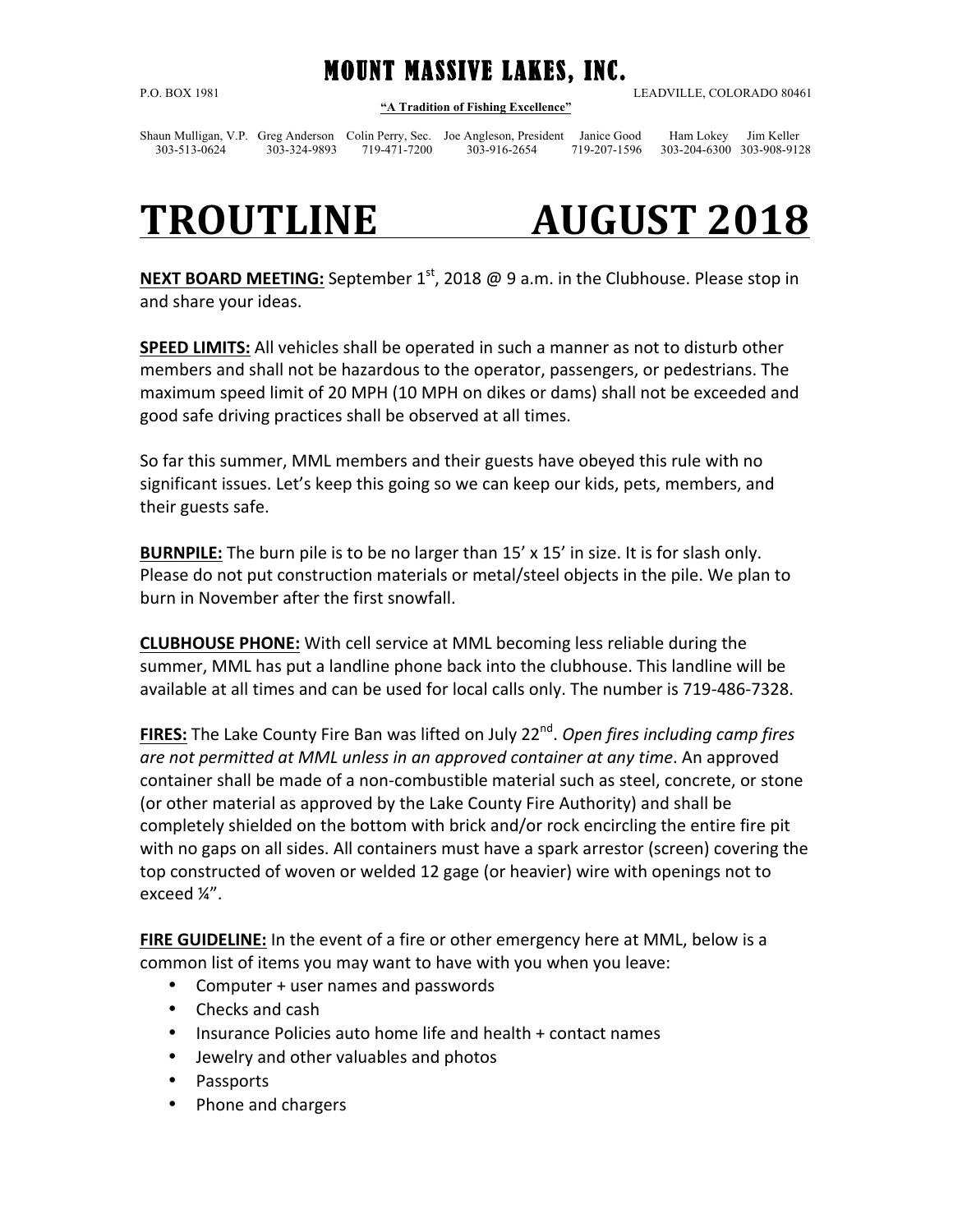- Pet food
- Medications
- Cabin info for dollar value bases and replacement cost
- Clothing for extended period of time

**ADOPT A LAKE:** The "Adopt A Lake" program is set up to help keep MML beautiful and clean. This program asks members to adopt a lake of their choice and to perform certain duties. Duties include picking up trash along the shoreline, fishing line, lures, dead fish (hook mortality), and anything else to help keep the lake pristine. We have five lakes still available, Lakes 1,9,12,17,26, and you are welcome to partner up with another member. Please contact Brent if you would like to adopt a lake.

**WATER FLOWS:** We are currently taking 3.5 CFS. Our full water right of 8 CFS lasted until late June this year. We turned off Home Row Ditch in the middle of July once our grading of the 2020 rainbows was completed. All the lakes are currently full, with the exception of Lake 3, which has had a leak for several years. We expect Lake 3 to hold steady for the remainder of the summer. With daily afternoon rain showers in early July, our water remained steady but it has returned to dry conditions the last month. We hope for a cool, rainy fall to keep our fish healthy going into the winter.

**CABIN IDENTIFICATION:** Per request from the Lake County Sheriff's Department, please display your cabin number with light colored or reflective painted numbers to make it easier for all responding emergency personnel to locate your cabin. Leadville Lake County Fire Rescue now has cabin number signs available for purchase. These signs are green with white reflective lettering. The cost of these signs are \$10.00. If you would like to purchase one, please contact the Leadville Fire Department or member Phyllis Carnahan.

**SEPTIC SYSTEMS:** The Lake County Health Department made changes to their regulations regarding On-site Wastewater Treatment Systems (OWTS), also known as septic systems, earlier this year. As of March 1, 2019, when a property is transferred/sold in Lake County that utilizes a septic system, the septic system MUST be pumped prior to sale AND pass inspection by a licensed Lake County Inspector prior to sale. Please contact Lake County Health Department for more information.

**2018 CATCHABLE RAINBOW STOCKING:** Our last stocking of the season concluded on July  $10^{th}$ . We stocked a total of 11,030 catchable rainbows with an average size of 33.9 ounces (2.1 pounds). Thank-you to all the volunteers who helped throughout the summer. 

**2019 TRIPLOID RAINBOWS:** This class of fish is 21 months old. We currently have 15,012 and they are 14.3" long. They are slightly larger than the 2018 rainbows were at this time last year. These fish are currently in Rainbow Pond, Pasture Pond, and New Pond.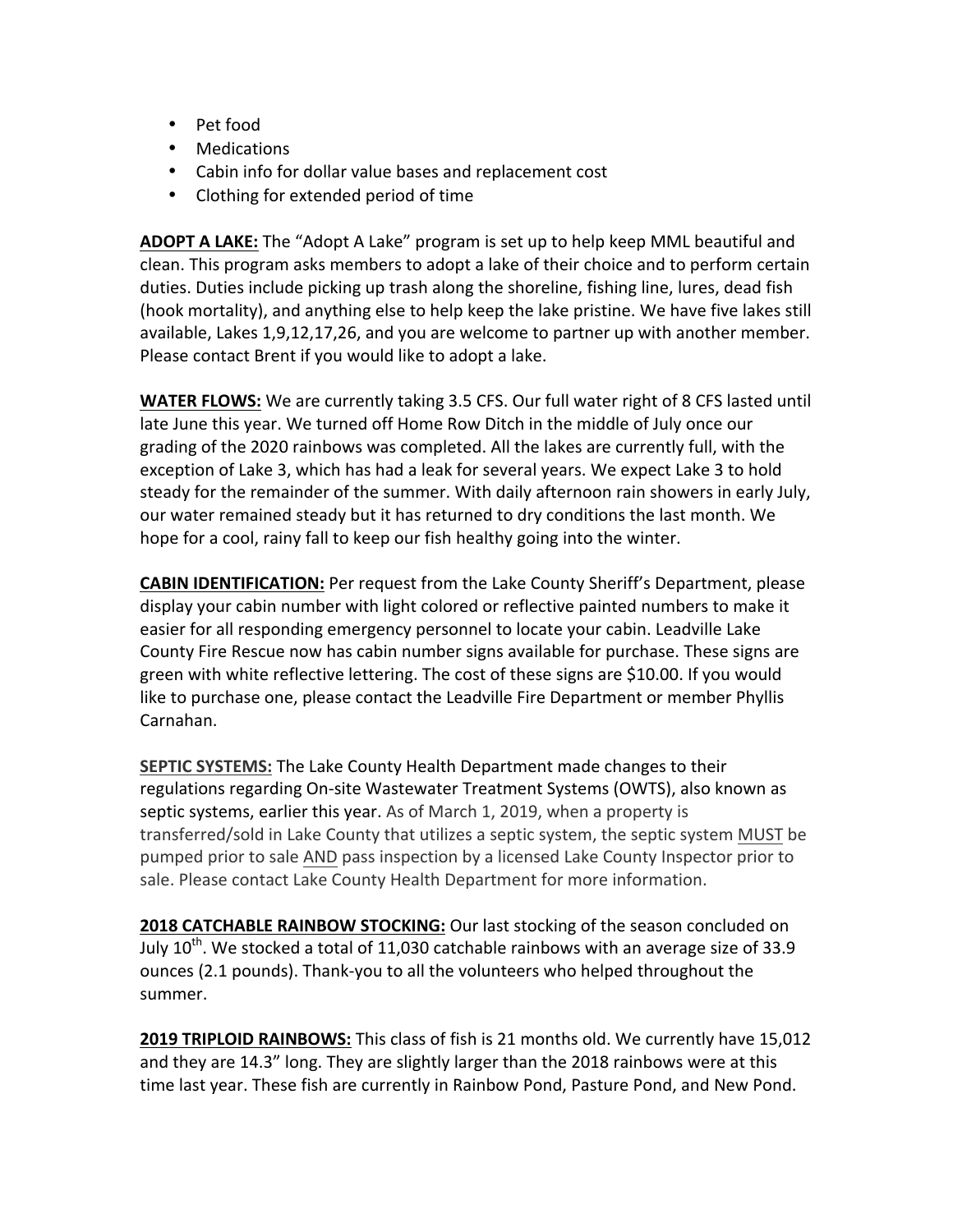Once our Hatchery Pond renovation is complete, we will be thinning this year class into that pond to keep them spread out and to help mitigate winter predator loss.

**2019 SUPER CATCHABLE TRIPLOID RAINBOWS:** We have 1,942 super catchables in Pond 2, which average nearly 19". We will be marking and stocking half of these super catchables in November right before ice on. This experiment is designed to provide data on survivability of these fish versus losing them in the pond to predators over the winter. We will evaluate this project throughout the winter during our winter samples and also in the spring at ice off. If it proves successful, we will begin stocking super catchables at ice on each fall.

**2020 TRIPLOID RAINBOWS:** Our triploids are growing fast and they are already at 7.7". We currently have 22,375 and they are 9 months old. These fish were graded at the end of July and put into their winter ponds, Jones Pond and Pond 1. We kept the runts (smallest fish) of this year class to help mitigate winter and predator loss. These extra runts are in Haydon Rogers Tank 1.

**2018 BROWN TROUT:** We stocked 2,270 of these 3" fingerlings into Lakes 6,9,10,11,12,15, and 18 on July  $23^{rd}$ . You can expect to catch these fish beginning in 2019. 

**2018 TIGER TROUT:** We stocked 1,100 of these fingerlings into Lakes 15, 21, and 26 on July  $23^{\text{rd}}$ . You can expect to catch these beginning in 2019.

**CUTBOWS:** We currently have 3,469 cutbows which are thriving in the hatchery on spring water, a consistent 48 degrees. These cutbows are 3.7" and growing well. In July, we stocked 300 of these fish as fingerlings into Lake 3. Our summer and winter sampling data shows that this species of fish do very well in this lake.

**HATCHERY POND RENOVATION:** In late July we completed the first phase of the project. This phase included installation of the new outlet, pipeline, straightening of the rock wall, and some minor trenching to help dry the pond. The  $2^{nd}$  next phase is to excavate 30" and shape the sides is also complete. The third phase of the Hatchery Pond renovation project will be lining the pond with concrete.

**NO BAG LIMIT:** In an effort to utilize trout that will not survive throughout the winter, bag limits on rainbow trout, less than 19" in length, will be suspended beginning September 4, 2018. Please harvest rainbow trout until the fishing season closes at "ice on".

Rainbow trout that remain in our lakes after "ice on" experience an 85% mortality rate over the winter. High numbers of fish, low winter water flows, and extreme ice cover produce poor habitat conditions. Harvesting these rainbow trout will improve habitat quality and increase survivability of the remaining fish.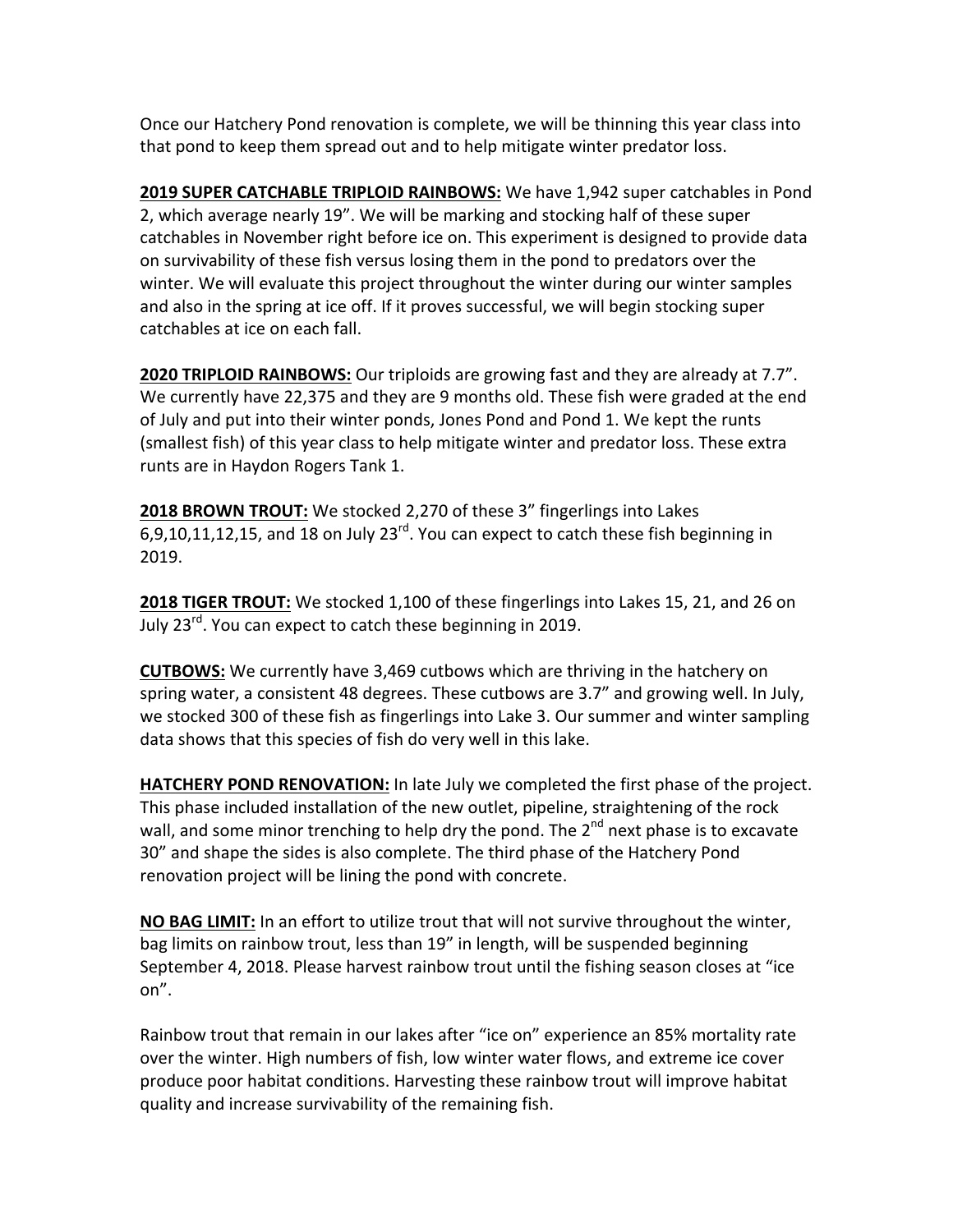**LOST AND FOUND:** The table located next to the guest badge box is for lost and found. Please place found items on the table for members to claim.

**MML GOLF LEAGUE:** The members of MML play golf, scramble, on Wednesday mornings at the Mount Massive Golf Course. If interested in joining us to play and have lunch afterwards, please contact Richard Cannon at 719-486-3241.

**FOR SALE LIST:** Is no longer part of the Troutline but is located on the MML website. If you would like to post your cabin for sale, please visit the website and follow the instructions. If you have any questions, please call Gregg Anderson at 303-324-9893.

**MML WEBSITE:** If you have not had a chance to check out the new website, please do so at mountmassivelakes.org, password Fishing1. The "for sale section is now up and running and also check for updates in the "Managers Corner" section for the latest news and recent activity from MML staff. The website will also provide information such as fishing status, club updates, BOD meeting dates/times/locations, annual meeting date/time, and previous club material such as Troutline. We would like to thank BOD member Gregg Anderson for all the great work he has done to make this new website successful and current.

**MML VEHICLE WINDOW STICKERS:** We have new MML stickers (old ones don't need to be replaced) for members to place on the window of their vehicles. Please stop by the office next time you're at the Club if you would like one.

**DUMPSTERS:** Please remember that our dumpsters are for household trash only. Construction materials, furniture, appliances, oil, paint, tires, auto parts, etc, are prohibited and must be hauled to the dump. To save the club money, we remove three dumpsters after Labor Day weekend until May  $1<sup>st</sup>$ . The Lake County Landfill is located at 1500 CR 6, Leadville, CO 80461. The hours are 8am to 4pm, Friday - Tuesday. For more information, please visit http://www.lakecountyco.com/landfill.

**NEED COPIES OF MT. MASSIVE LAKES BY-LAWS, RULES AND REGULATIONS, LAND USE APPLICATIONS AND RULES AND REGULATIONS OR MAPS OF THE CLUB?** They are available to the membership and can either be downloaded from the website or are available in plastic file holders mounted on the wall inside the Clubhouse, just to the right as you enter the Clubhouse door. If you elect to acquire them at the Clubhouse, limit one per member, please!

## LAND USE PERMIT APPLICATIONS: THE LAND USE APPLICATION HAS CHANGED!

Remember, if you are planning a construction project at your cabin you will need to follow MML rules and regulations governing land use. These rules, published on the website or available at the clubhouse, include submitting a Land Use Application to the Land Use Committee for their approval, **prior** to starting construction. The rules state "A